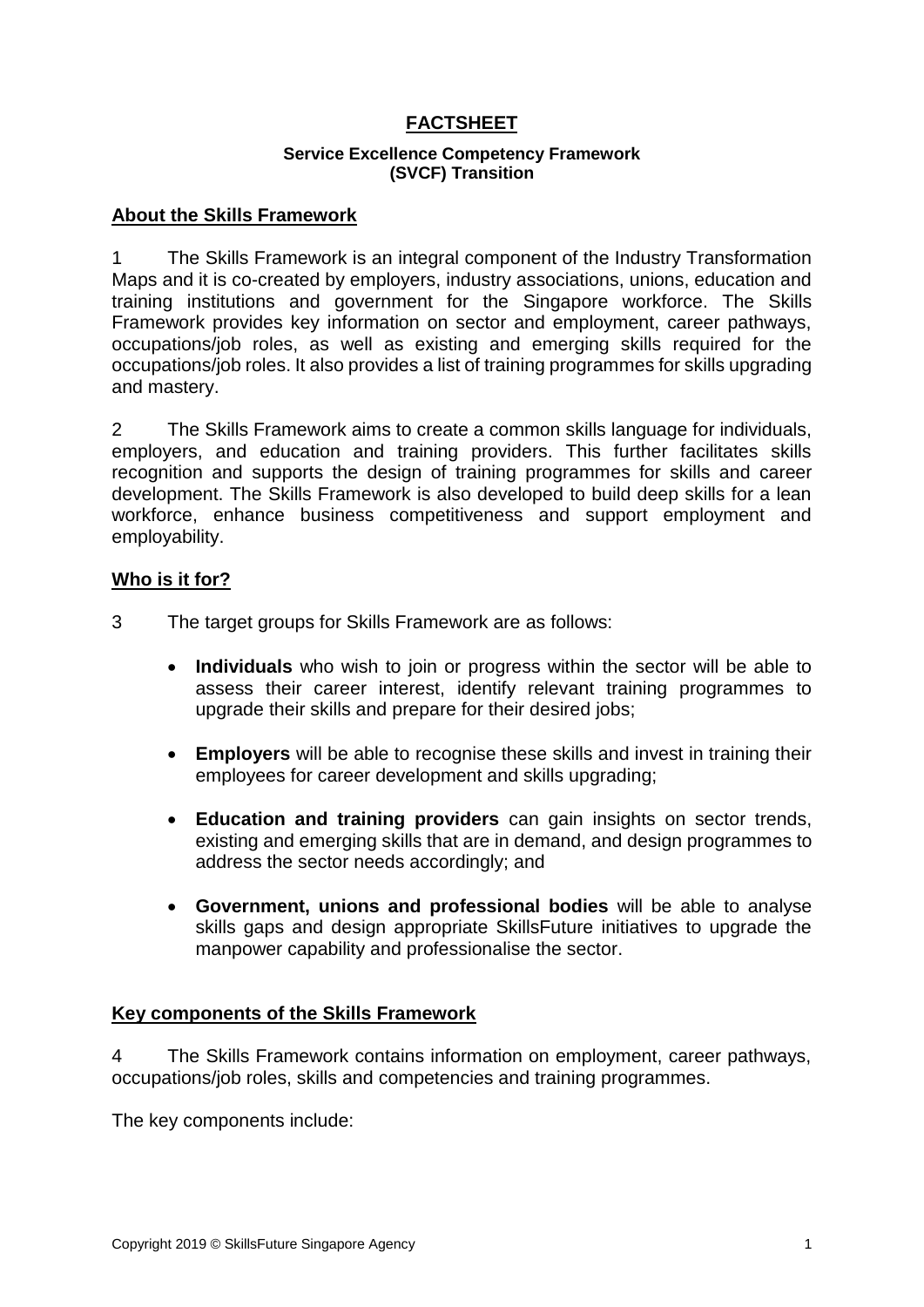- Sector information provide information on key statistics, trends and workforce profiles in the sector;
- Career pathways depict the pathways for vertical and lateral progression for advancement and growth;
- Occupations and job roles covers existing and emerging technical skills and competencies, and their respective descriptions; and
- Training programmes for skills upgrading and mastery provides information on training programmes which will help aspiring individuals and in-service employees acquire skills required for various jobs.

# **Transition of Service Excellence Competency Framework (SVCF)**

5 Moving forward, the Singapore Workforce Skills Qualifications (WSQ) Framework remains as a key Continuing Education and Training (CET) credential system to facilitate skills certification and recognition. It will make reference to the Skills and Competencies in the Skills Framework in the development of programmes and qualifications.

6 Each Competency Standard (CS) and Skills Standard (SS) within SVCF will be mapped to TSCs across various Skills Frameworks, at the corresponding levels. Please refer to Annex A for the full mapping details.

7 Existing SVCF qualification bundles and naming convention will be retained. Table 1 illustrates the current qualification construct that will be retained moving forward.

| <b>Qualification</b>                                 | <b>WSQ</b>   | <b>No. of Modules</b><br>(Existing) |          |              | <b>No. of Modules</b><br>(Post-Transition) |                 |                |
|------------------------------------------------------|--------------|-------------------------------------|----------|--------------|--------------------------------------------|-----------------|----------------|
|                                                      | <b>Level</b> | Core                                | Elective | Total        | Core                                       | <b>Elective</b> | Total          |
| Certificate in Service<br>Excellence                 | 1            | 7                                   | 1        | 8            | 6                                          | 1               | $\overline{7}$ |
| Advanced Certificate in<br><b>Service Excellence</b> | 3            | 6                                   | $2 - 3$  | $8 - 9$      | 6                                          | $\overline{2}$  | 8              |
| Diploma in Service<br>Leadership                     | 4            | 8                                   | $2 - 3$  | $10 -$<br>11 | 8                                          | 2               | 10             |
| Specialist Diploma in<br>Service Leadership          | 5            | 7                                   | $1 - 2$  | $8 - 9$      | 7                                          | 1               | 8              |

## Table 1: SVCF Qualification Bundles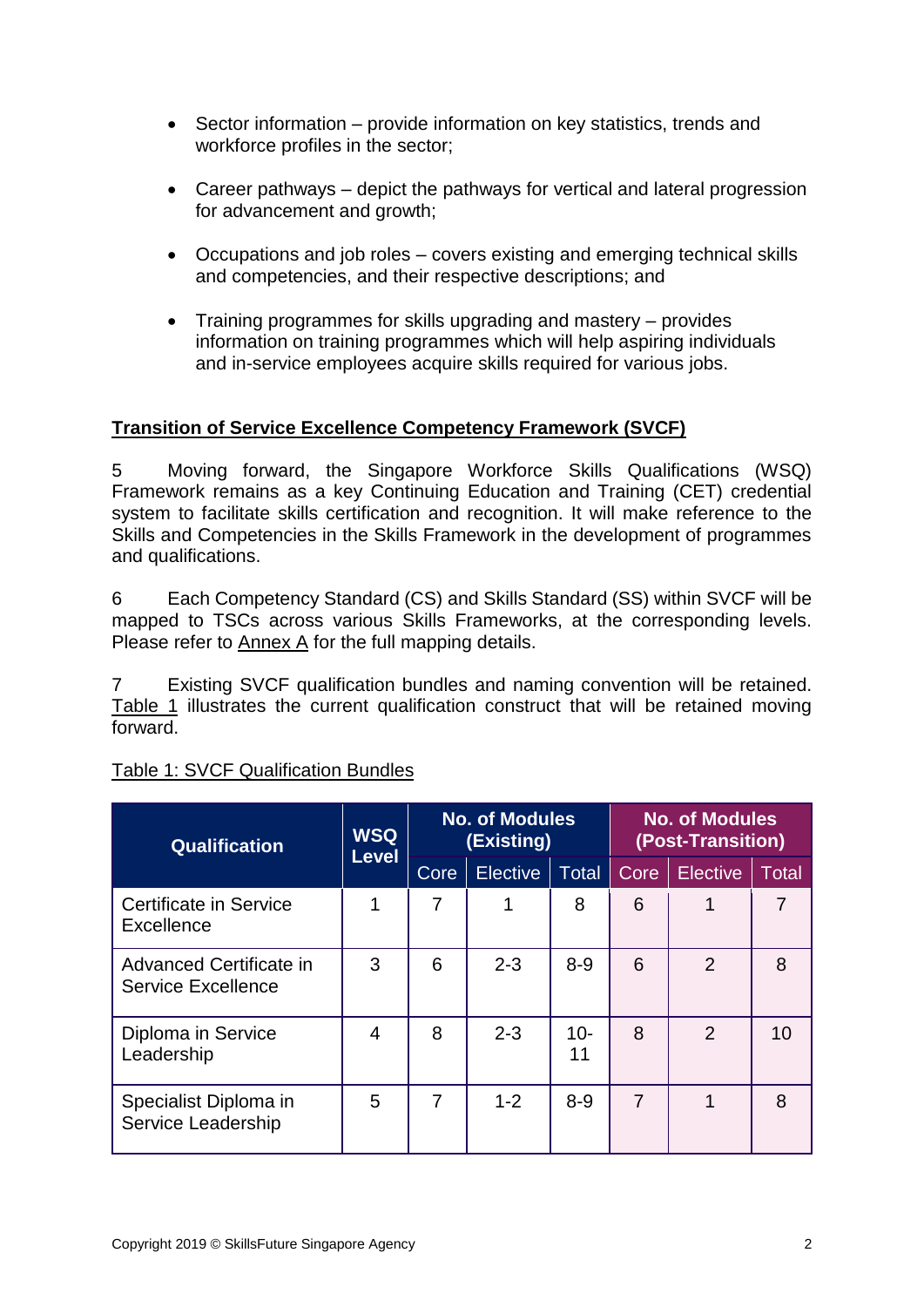8 Table 2 illustrates a comparison of the qualification make-up for *"Certificate in Service Excellence"* under the WSQ construct and the SFw construct.

| S/N            |          | <b>Existing WSQ Framework</b>                                                                                                                                                                                                          |            | <b>Skills Framework</b>                                                                                                                                                         |
|----------------|----------|----------------------------------------------------------------------------------------------------------------------------------------------------------------------------------------------------------------------------------------|------------|---------------------------------------------------------------------------------------------------------------------------------------------------------------------------------|
| 1              | Core     | Provide Go-the-Extra-<br>Mile Service*                                                                                                                                                                                                 | <b>TSC</b> | Service Excellence (Level 1)*                                                                                                                                                   |
| $\overline{2}$ | Core     | Project a Positive and<br>Professional Image*                                                                                                                                                                                          | <b>TSC</b> |                                                                                                                                                                                 |
| 3              | Core     | <b>Respond to Service</b><br>Challenges                                                                                                                                                                                                | <b>TSC</b> | Service Challenges (Level 1)                                                                                                                                                    |
| $\overline{4}$ | Core     | <b>Implement Operations</b><br>for Service Excellence                                                                                                                                                                                  | <b>TSC</b> | Service Planning and<br>Implementation (Level 1)                                                                                                                                |
| 5              | Core     | Work in a Diverse<br><b>Service Environment</b>                                                                                                                                                                                        |            | People and Relationship<br>Management (Level 1)                                                                                                                                 |
| 6              | Core     | <b>Engage in Service</b><br><b>Innovation Initiatives</b>                                                                                                                                                                              | <b>TSC</b> | Service Innovation (Level 1)                                                                                                                                                    |
| $\overline{7}$ | Core     | Demonstrate the<br><b>Service Vision</b>                                                                                                                                                                                               | <b>TSC</b> | Service Leadership (Level 1)                                                                                                                                                    |
| 8              | Elective | <b>Contribute to Customer</b><br><b>Service over Various</b><br><b>Platforms OR</b><br>Any unit from any WSQ<br>framework, from within<br>the same level as the<br>qualification or taken<br>from 1 level above or<br>below that level | <b>TSC</b> | <b>Customer Experience</b><br>Management (Level 2)** OR<br>Any TSC from any SFw at the<br>same level as the qualification<br>or taken from 1 level above or<br>below that level |

| Table 2: Qualification Bundle for Certificate in Service Excellence |  |  |
|---------------------------------------------------------------------|--|--|

*\* Merger of 2 CS to one TSC at Proficiency Level 1*

*\*\*Level 1 elective is mapped to one TSC at Proficiency Level 2*

9 Table 3 illustrates a comparison of the qualification make-up for *"Advanced Certificate in Service Excellence"* under the WSQ construct and the SFw construct.

| Table 3: Qualification Bundle for Advanced Certificate in Service Excellence |  |
|------------------------------------------------------------------------------|--|
|------------------------------------------------------------------------------|--|

| S/N           | <b>Existing WSQ Framework</b> |                                                              | <b>Skills Framework</b> |                                              |
|---------------|-------------------------------|--------------------------------------------------------------|-------------------------|----------------------------------------------|
|               | Core                          | <b>Establish Relationships</b><br>for Customer<br>Confidence | <b>TSC</b>              | Service Excellence (Level 3)                 |
| $\mathcal{P}$ | Core                          | <b>Manage Service</b><br>Performance                         | <b>TSC</b>              | Service Information and<br>Results (Level 3) |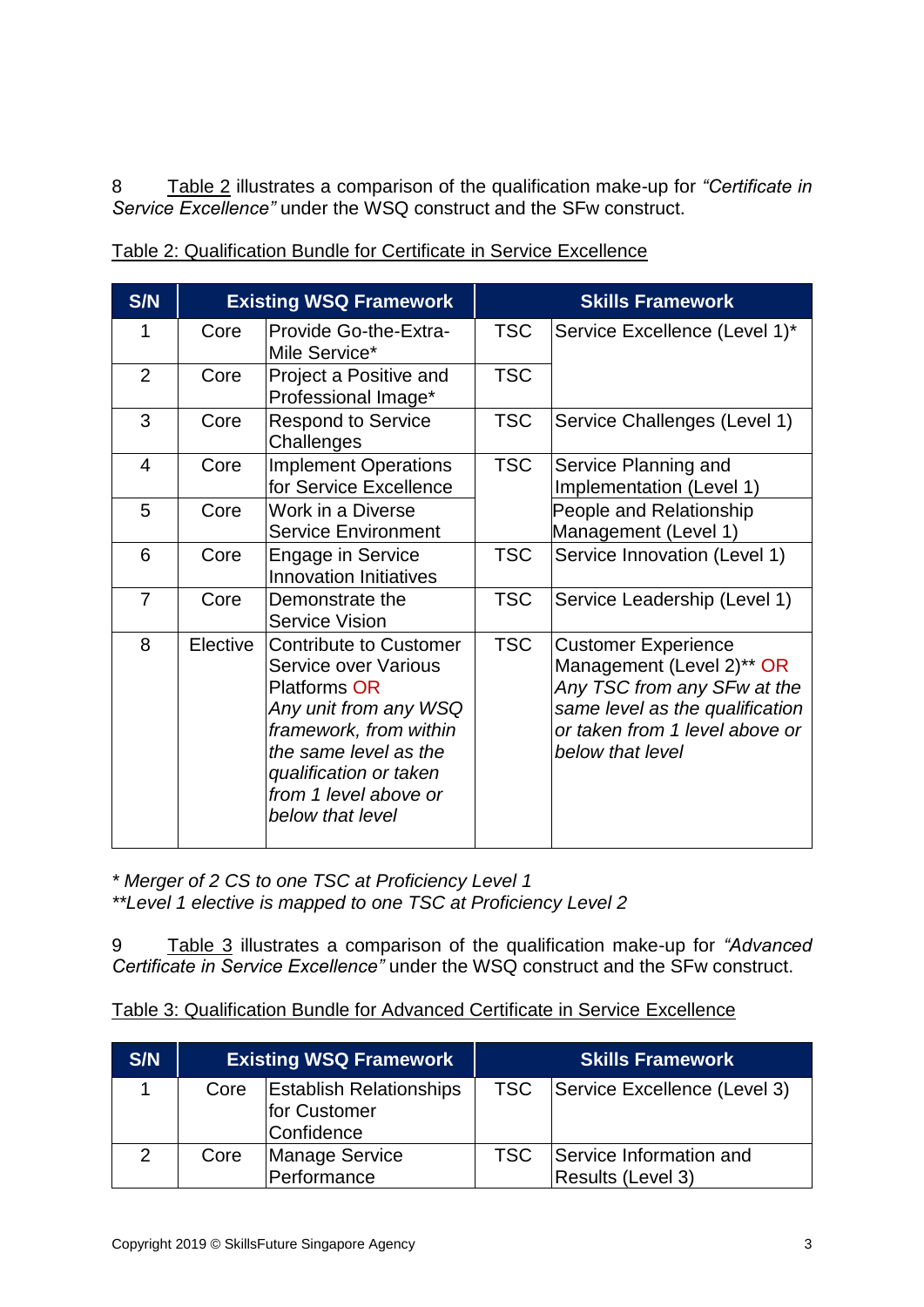| 3                       | Core     | <b>Role Model the Service</b><br>Vision                                                                                                                                             | <b>TSC</b> | Service Leadership (Level 3)                                                                                                                                                         |
|-------------------------|----------|-------------------------------------------------------------------------------------------------------------------------------------------------------------------------------------|------------|--------------------------------------------------------------------------------------------------------------------------------------------------------------------------------------|
| $\overline{\mathbf{4}}$ | Core     | <b>Manage Operations for</b><br><b>Service Excellence</b>                                                                                                                           | <b>TSC</b> | Service Planning and<br>Implementation (Level 3)                                                                                                                                     |
| 5                       | Core     | <b>Coach for Service</b><br>Performance                                                                                                                                             | <b>TSC</b> | Service Coaching (Level 3)                                                                                                                                                           |
| 6                       | Core     | Manage a Diverse<br><b>Service Environment</b>                                                                                                                                      | <b>TSC</b> | People and Relationship<br>Management (Level 3)                                                                                                                                      |
| $\overline{7}$          | Elective | Acquire Industry<br>Knowledge OR<br>Any unit from any WSQ<br>framework, from within<br>the same level as the<br>qualification or taken<br>from 1 level above or<br>below that level | <b>TSC</b> | Service Information and<br>Results (Level 1) <sup>^</sup> OR<br>Any TSC from any SFw at the<br>same level as the qualification<br>or taken from 1 level above or<br>below that level |
| 8                       | Elective | Any unit from any WSQ<br>framework, from within<br>the same level as the<br>qualification or taken<br>from 1 level above or<br>below that level                                     | <b>TSC</b> | Any TSC from any SFw at the<br>same level as the qualification<br>or taken from 1 level above or<br>below that level                                                                 |

*^Level 3 elective is mapped to TSC Proficiency Level 1*

10 Table 4 illustrates a comparison of the qualification make-up for *"Diploma in Service Leadership"* under the WSQ construct and the SFw construct.

| <b>S/N</b>     |      | <b>Existing WSQ Framework</b>                                  |            | <b>Skills Framework</b>                          |
|----------------|------|----------------------------------------------------------------|------------|--------------------------------------------------|
|                | Core | <b>Manage Partnerships</b><br>for Service Excellence           | <b>TSC</b> | Service Partnerships (Level 4)                   |
| $\mathcal{P}$  | Core | <b>Develop Service</b><br><b>Recovery Framework</b>            | <b>TSC</b> | Service Challenges (Level 4)                     |
| 3              | Core | <b>Analyse Service Quality</b><br>and Customer<br>Satisfaction | <b>TSC</b> | Service Information and<br>Results (Level 4)     |
| 4              | Core | <b>Lead with Service</b><br>Vision                             | <b>TSC</b> | Service Leadership (Level 4)                     |
| 5              | Core | <b>Develop Service</b><br>Operations                           | <b>TSC</b> | Service Planning and<br>Implementation (Level 4) |
| 6              | Core | Optimise Workforce for<br><b>Service Excellence</b>            | <b>TSC</b> | People and Relationship<br>Management (Level 4)  |
| $\overline{7}$ | Core | <b>Foster Service</b><br>Innovation                            | <b>TSC</b> | <b>Service Innovation Culture</b><br>(Level 4)   |

Table 4: Qualification Bundle for Diploma in Service Leadership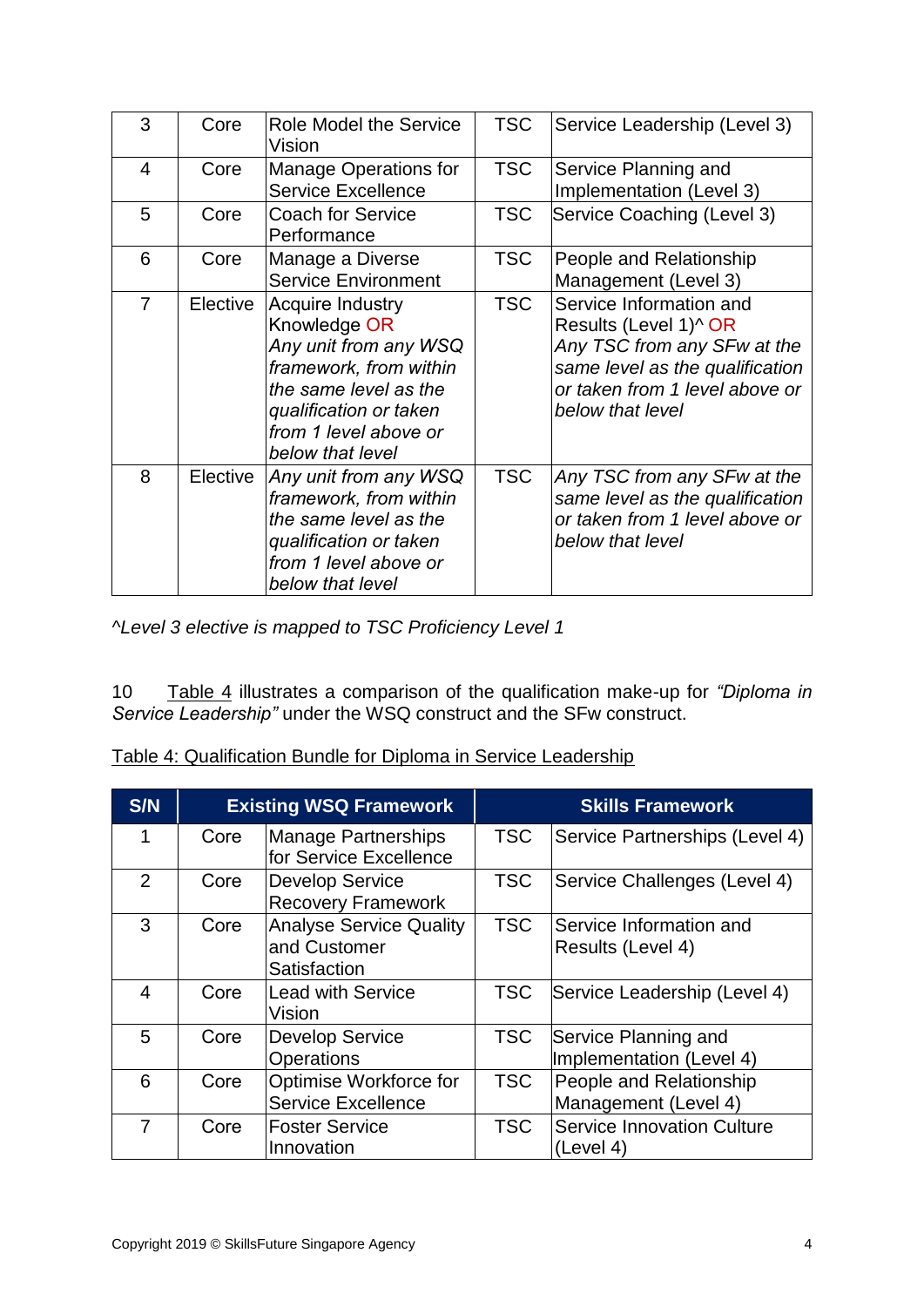| 8  | Core     | Develop New Products /<br><b>Services</b>                                                                                                                                                | <b>TSC</b> | Service Innovation (Level 4)                                                                                                                       |
|----|----------|------------------------------------------------------------------------------------------------------------------------------------------------------------------------------------------|------------|----------------------------------------------------------------------------------------------------------------------------------------------------|
| 9  | Elective | Manage the Service<br><b>Brand OR</b><br>Any unit from any WSQ<br>framework, from within<br>the same level as the<br>qualification or taken<br>from 1 level above or<br>below that level | <b>TSC</b> | Service Brand (Level 4) OR<br>Any TSC from any SFw at the<br>same level as the qualification<br>or taken from 1 level above or<br>below that level |
| 10 | Elective | Any unit from any WSQ<br>framework, from within<br>the same level as the<br>qualification or taken<br>from 1 level above or<br>below that level                                          | <b>TSC</b> | Any TSC from any SFw at the<br>same level as the qualification<br>or taken from 1 level above or<br>below that level                               |

11 Table 5 illustrates a comparison of the qualification make-up for *"Specialist Diploma in Service Leadership"* under the WSQ construct and the SFw construct.

| S/N            |          | <b>Existing WSQ Framework</b>                                                                                                                      |            | <b>Skills Framework</b>                                                                                                                                                                 |
|----------------|----------|----------------------------------------------------------------------------------------------------------------------------------------------------|------------|-----------------------------------------------------------------------------------------------------------------------------------------------------------------------------------------|
| 1              | Core     | <b>Drive Customer Loyalty</b><br>for Service Excellence                                                                                            | <b>TSC</b> | Service Challenges (Level 5)                                                                                                                                                            |
| $\overline{2}$ | Core     | <b>Drive Service Quality</b><br>and Customer<br>Satisfaction                                                                                       | <b>TSC</b> | Service Information and<br>Results (Level 5)                                                                                                                                            |
| 3              | Core     | <b>Champion a Service</b><br><b>Excellence Ethos</b>                                                                                               | <b>TSC</b> | Service Leadership (Level 5)                                                                                                                                                            |
| $\overline{4}$ | Core     | <b>Strategise Service</b><br><b>Operations</b>                                                                                                     | <b>TSC</b> | Service Planning and<br>Implementation (Level 5)                                                                                                                                        |
| 5              | Core     | Strategise Workforce for<br><b>Service Excellence</b>                                                                                              | <b>TSC</b> | People and Relationship<br>Management (Level 5)                                                                                                                                         |
| 6              | Core     | <b>Champion Service</b><br>Innovation                                                                                                              | <b>TSC</b> | <b>Service Innovation Culture</b><br>(Level 5)                                                                                                                                          |
| $\overline{7}$ | Core     | Innovate the Customer<br>Experience                                                                                                                | <b>TSC</b> | Service Innovation (Level 5)                                                                                                                                                            |
| 8              | Elective | <b>Drive Service Strategies</b><br>for Market Entry<br>Opportunities OR<br>Drive Branding and<br><b>Communication for</b><br>Service Excellence OR | <b>TSC</b> | <b>Customer Experience</b><br>Innovation (Level 5) OR<br>Service Brand (Level 5) OR<br>Service Partnerships (Level 5)<br><b>OR</b><br><b>Business Excellence (Level 5)</b><br><b>OR</b> |

Table 5: Qualification Bundle for Specialist Diploma in Service Leadership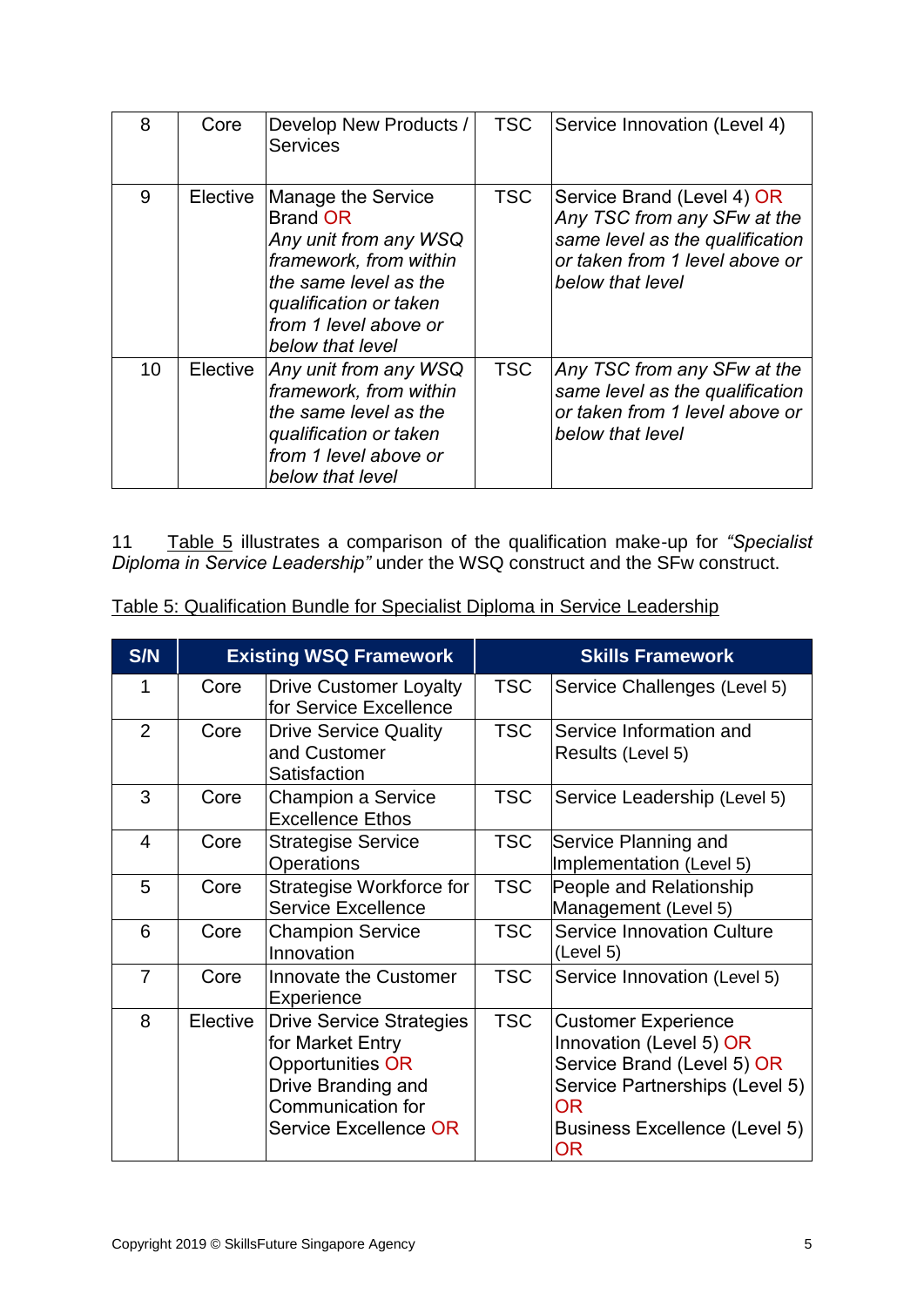| <b>Strategise Partnerships</b><br>for Service Excellence<br>OR<br><b>Evaluate Organisation</b><br>lfor Business Excellence<br>OR<br>Any unit from any WSQ<br>framework, from within | Any TSC from any SFw at the<br>same level as the qualification<br>or taken from 1 level above or<br>below that level |
|-------------------------------------------------------------------------------------------------------------------------------------------------------------------------------------|----------------------------------------------------------------------------------------------------------------------|
| the same level as the<br>qualification or taken<br>from 1 level above or<br>below that level                                                                                        |                                                                                                                      |

12 The Certified Service Professional (CSP) Programme Version 2 will not be retained in the Skills Framework construct. Training providers will need to conclude all runs of the CSP programme by 30 September 2020.

## **Transition Matters**

13 Training providers will have to undergo organisational accreditation (OA) during the period of 1 April 2019 to 30 June 2019, and course accreditation (CA) during the period of 1 May 2019 to 31 July 2019. Fee waivers will be granted for SVCF training providers.

14 Training providers should advise trainees who have commenced studies of qualification programmes accredited to CS/SS to complete the programmes within the 18-month transition period. Trainees will be awarded qualifications based on existing CS/SS codes.

15 Training providers are to complete the training activities for WSQ courses based on SVCF CS/SS and post-training administrative follow-up (eg. assessment results submission, etc) by 30 September 2020.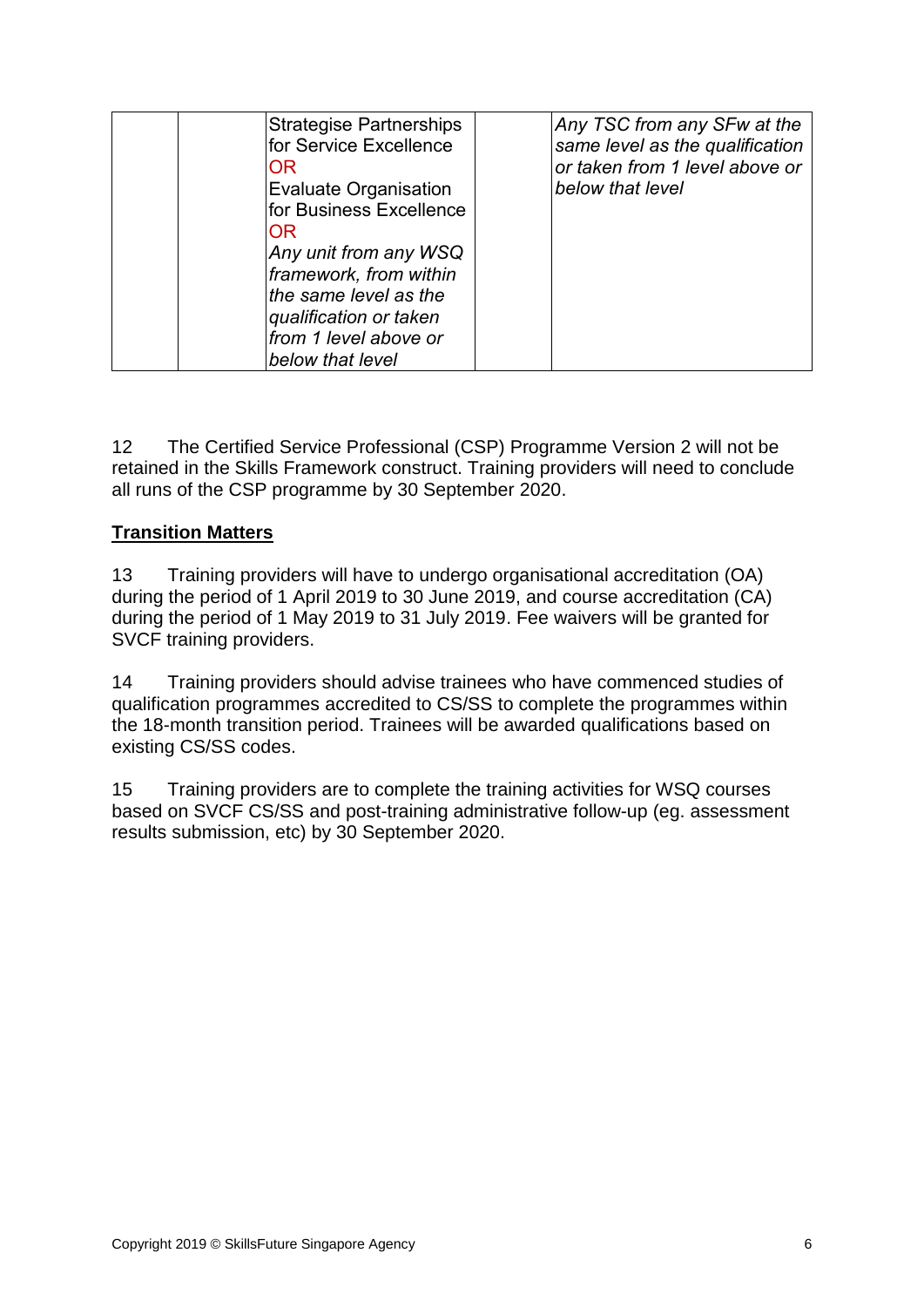# **Annex A**

# **Technical Skills and Competencies (TSC) Titles**

| <b>WSQ CS/SS Code</b> | <b>Competency Unit</b>                                            | <b>TSC Code</b>  | <b>TSC Title</b>                                | <b>Level</b> |
|-----------------------|-------------------------------------------------------------------|------------------|-------------------------------------------------|--------------|
| SVCF-CS-101C-1        | Provide Go-the-Extra-Mile Service*                                | RET-CEX-1010-1.1 | Service Excellence*                             | Level 1      |
| SVCF-CS-102C-1        | Project a Positive and Professional<br>Image <sup>*</sup>         |                  |                                                 |              |
| <b>SVCF-CS-103C-1</b> | <b>Respond to Service Challenges</b>                              | RET-CEX-1008-1.1 | <b>Service Challenges</b>                       | Level 1      |
| <b>SVCF-CS-101E-1</b> | Contribute to Customer Service over<br>Various Platforms**        | RET-CEX-2002-1.1 | <b>Customer Experience</b><br>Management**      | Level 2      |
| SVCF-CS-301C-1        | <b>Establish Relationships for Customer</b><br>Confidence         | RET-CEX-3010-1.1 | <b>Service Excellence</b>                       | Level 3      |
| SVCF-CS-401C-1        | <b>Manage Partnerships for Service</b><br><b>Excellence</b>       | RET-CEX-4015-1.1 | <b>Service Partnerships</b>                     | Level 4      |
| <b>SVCF-CS-401E-1</b> | Manage the Service Brand                                          | RET-CEX-4007-1.1 | <b>Service Brand</b>                            | Level 4      |
| <b>SVCF-CS-402C-1</b> | Develop Service Recovery Framework                                | RET-CEX-4008-1.1 | <b>Service Challenges</b>                       | Level 4      |
| SVCF-CS-501C-1        | <b>Drive Customer Loyalty for Service</b><br><b>Excellence</b>    | RET-CEX-5008-1.1 | <b>Service Challenges</b>                       | Level 5      |
| <b>SVCF-CS-501E-1</b> | Drive Branding and Communication for<br><b>Service Excellence</b> | RET-CEX-5007-1.1 | Service Brand                                   | Level 5      |
| <b>SVCF-CS-502E-1</b> | <b>Strategise Partnerships for Service</b><br>Excellence          | RET-CEX-5015-1.1 | <b>Service Partnerships</b>                     | Level 5      |
| SVCF-IR-301C-1        | <b>Manage Service Performance</b>                                 | RET-CEX-3011-1.1 | Service Information and<br><b>Results</b>       | Level 3      |
| SVCF-IR-301E-1        | Acquire Industry Knowledge^                                       | RET-CEX-1011-1.1 | Service Information and<br>Results <sup>^</sup> | Level 1      |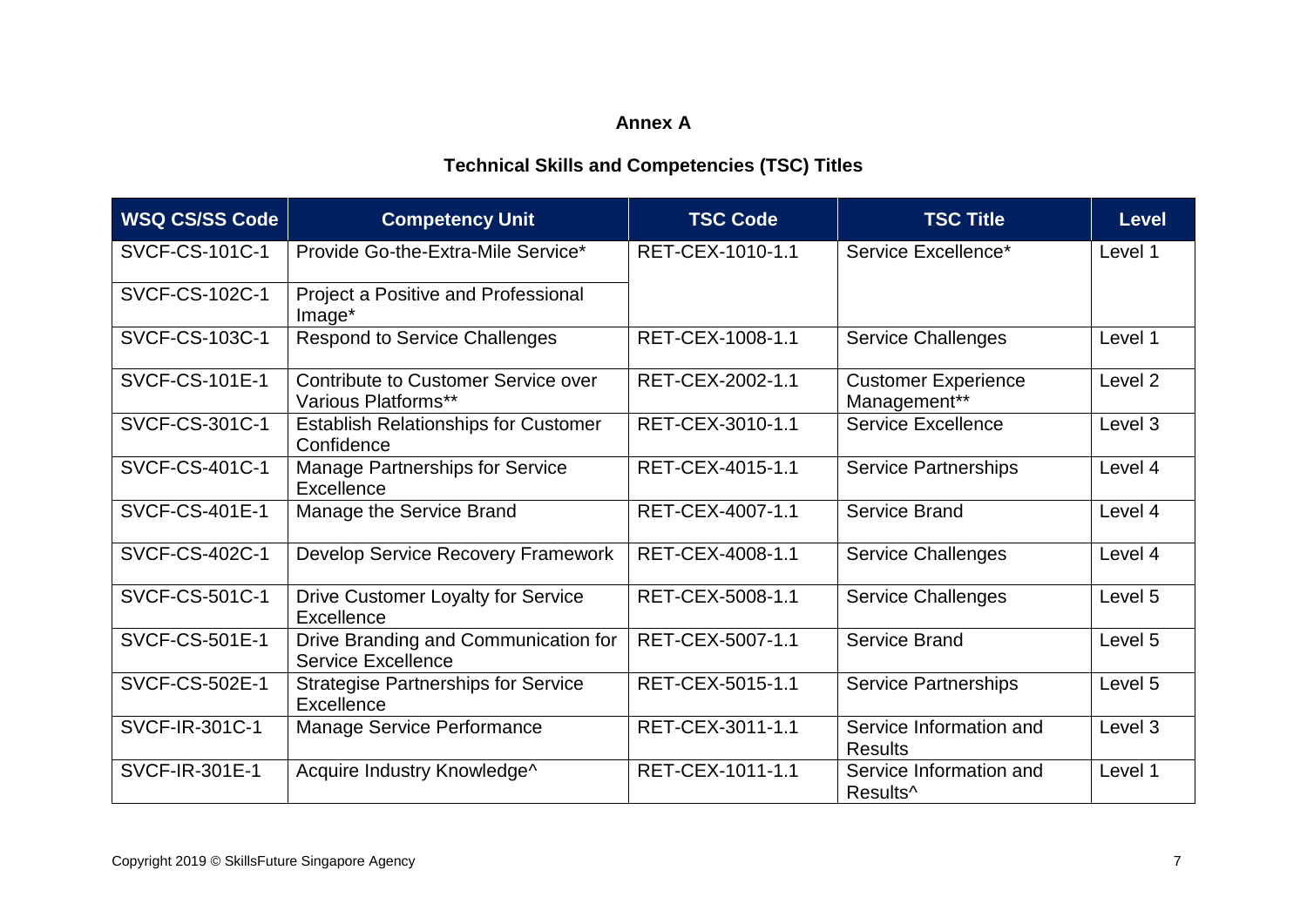| <b>WSQ CS/SS Code</b> | <b>Competency Unit</b>                                                   | <b>TSC Code</b>  | <b>TSC Title</b>                          | <b>Level</b> |
|-----------------------|--------------------------------------------------------------------------|------------------|-------------------------------------------|--------------|
| SVCF-IR-401C-1        | <b>Analyse Service Quality and Customer</b><br>Satisfaction              | RET-CEX-4011-1.1 | Service Information and<br><b>Results</b> | Level 4      |
| SVCF-IR-501C-1        | <b>Drive Service Quality and Customer</b><br>Satisfaction                | RET-CEX-5011-1.1 | Service Information and<br><b>Results</b> | Level 5      |
| <b>SVCF-IR-501E-1</b> | <b>Evaluate Organisation for Business</b><br>Excellence                  | RET-RAC-5002-1.1 | <b>Business Excellence</b>                | Level 5      |
| SVCF-LS-101C-1        | Demonstrate the Service Vision                                           | RET-CEX-1014-1.1 | Service Leadership                        | Level 1      |
| <b>SVCF-LS-301C-1</b> | Role Model the Service Vision                                            | RET-CEX-3014-1.1 | Service Leadership                        | Level 3      |
| <b>SVCF-LS-401C-1</b> | <b>Lead with Service Vision</b>                                          | RET-CEX-4014-1.1 | Service Leadership                        | Level 4      |
| <b>SVCF-LS-501C-1</b> | Champion a Service Excellence Ethos                                      | RET-CEX-5014-1.1 | Service Leadership                        | Level 5      |
| <b>SVCF-LS-501E-1</b> | <b>Drive Service Strategies for Market</b><br><b>Entry Opportunities</b> | RET-INO-5001-1.1 | <b>Customer Experience</b><br>Innovation  | Level 5      |
| <b>SVCF-PL-101C-1</b> | <b>Implement Operations for Service</b><br>Excellence                    | RET-CEX-1016-1.1 | Service Planning and<br>Implementation    | Level 1      |
| SVCF-PL-301C-1        | <b>Manage Operations for Service</b><br>Excellence                       | RET-CEX-3016-1.1 | Service Planning and<br>Implementation    | Level 3      |
| <b>SVCF-PL-401C-1</b> | <b>Develop Service Operations</b>                                        | RET-CEX-4016-1.1 | Service Planning and<br>Implementation    | Level 4      |
| <b>SVCF-PL-501C-1</b> | <b>Strategise Service Operations</b>                                     | RET-CEX-5016-1.1 | Service Planning and<br>Implementation    | Level 5      |
| SVCF-PP-101C-1        | Work in a Diverse Service Environment                                    | RET-CEX-1004-1.1 | People and Relationship<br>Management     | Level 1      |
| SVCF-PP-301C-1        | <b>Coach for Service Performance</b>                                     | RET-CEX-3009-1.1 | <b>Service Coaching</b>                   | Level 3      |
| SVCF-PP-302C-1        | Manage a Diverse Service<br>Environment                                  | RET-CEX-3004-1.1 | People and Relationship<br>Management     | Level 3      |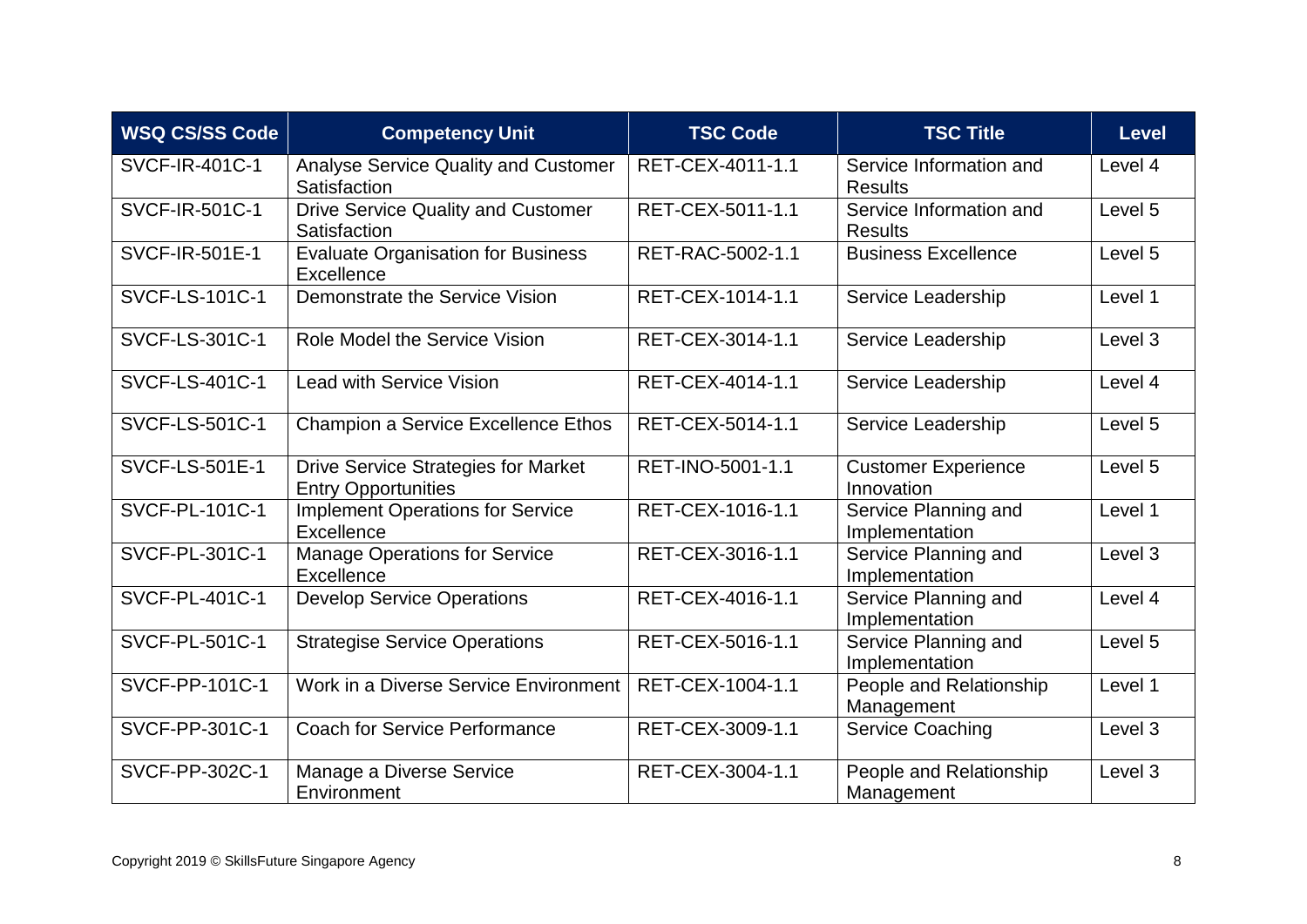| <b>WSQ CS/SS Code</b> | <b>Competency Unit</b>                                | <b>TSC Code</b>  | <b>TSC Title</b>                      | <b>Level</b> |
|-----------------------|-------------------------------------------------------|------------------|---------------------------------------|--------------|
| SVCF-PP-401C-1        | <b>Optimise Workforce for Service</b><br>Excellence   | RET-CEX-4004-1.1 | People and Relationship<br>Management | Level 4      |
| SVCF-PP-501C-1        | <b>Strategise Workforce for Service</b><br>Excellence | RET-CEX-5004-1.1 | People and Relationship<br>Management | Level 5      |
| SVCF-SI-101C-1        | Engage in Service Innovation<br><b>Initiatives</b>    | RET-CEX-1013-1.1 | Service Innovation                    | Level 1      |
| SVCF-SI-401C-1        | <b>Foster Service Innovation</b>                      | RET-CEX-4012-1.1 | <b>Service Innovation Culture</b>     | Level 4      |
| SVCF-SI-402C-1        | Develop New Products / Services                       | RET-CEX-4013-1.1 | Service Innovation                    | Level 4      |
| SVCF-SI-501C-1        | <b>Champion Service Innovation</b>                    | RET-CEX-5012-1.1 | <b>Service Innovation Culture</b>     | Level 5      |
| <b>SVCF-SI-502C-1</b> | Innovate the Customer Experience                      | RET-CEX-5013-1.1 | Service Innovation                    | Level 5      |

\* "*Provide Go-the-Extra-Mile Service"* and "*Project a Positive and Professional Image"* are merged and mapped to TSC *Service Excellence* (Level 1).

\*\* *"Contribute to Customer Service over Various Platforms"*, a Level 1 elective within SVCF, is mapped to TSC *Customer Experience Management* (Level 2).

^ *"Acquire Industry Knowledge"*, a Level 3 elective within SVCF, is mapped to TSC *Service Information and Results* (Level 1).